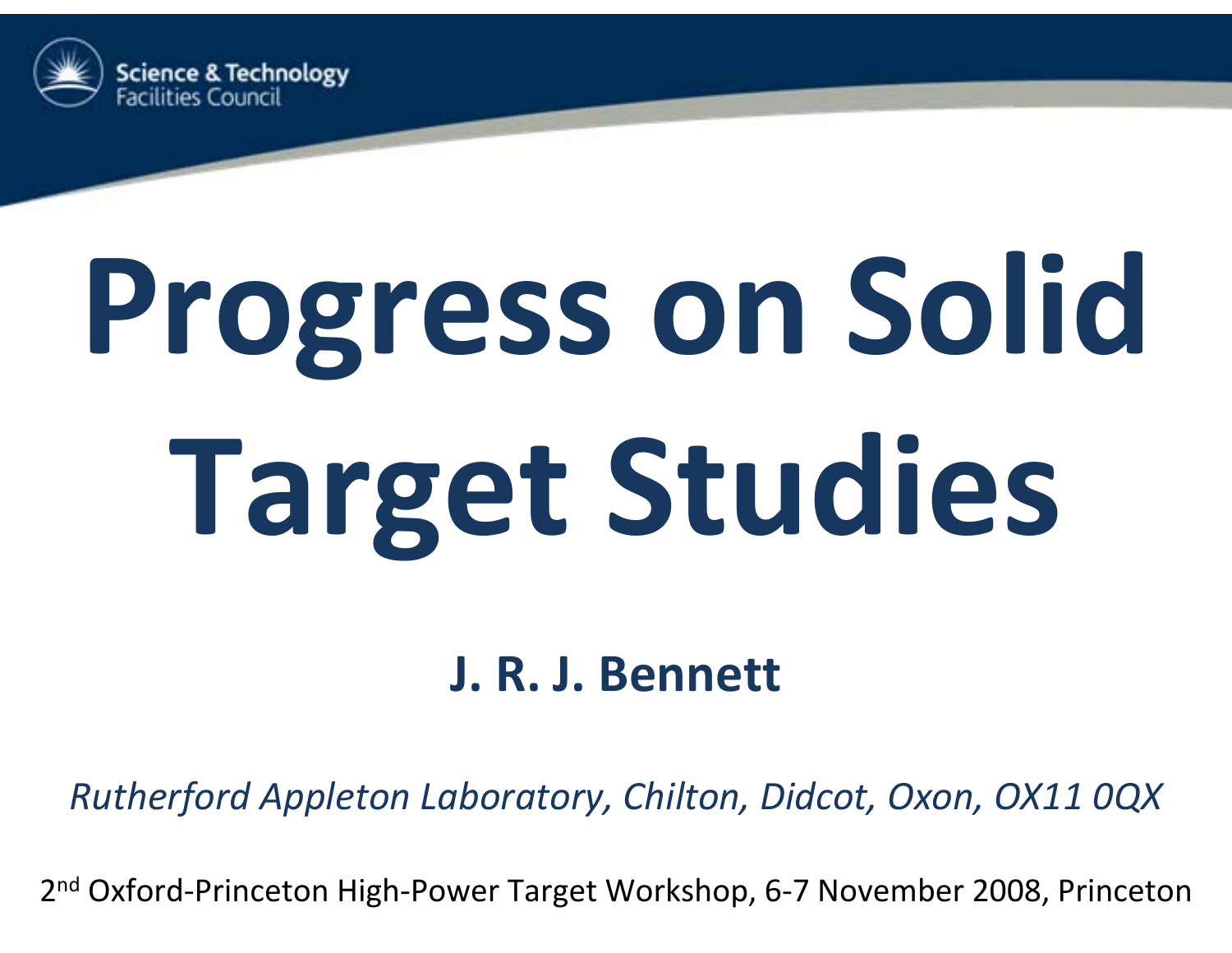*(J. R. J. Bennett1), G. Skoro2, J. Back3, S. Brooks1, R. Brownsword1, C. J. Densham1, T. R. Davenne1, R. Edgecock1, S. Gray1, P. Loveridge1 and A. J. McFarland1*

*1 Rutherford Appleton Laboratory, Chilton, Didcot, Oxon. OX11 0QX, UK 2 Department of Physics and Astronomy, University of Sheffield, Sheffield. S3 7RH, UK 3 Department of Physics, University of Warwick, Coventry. CV4 7AL, UK*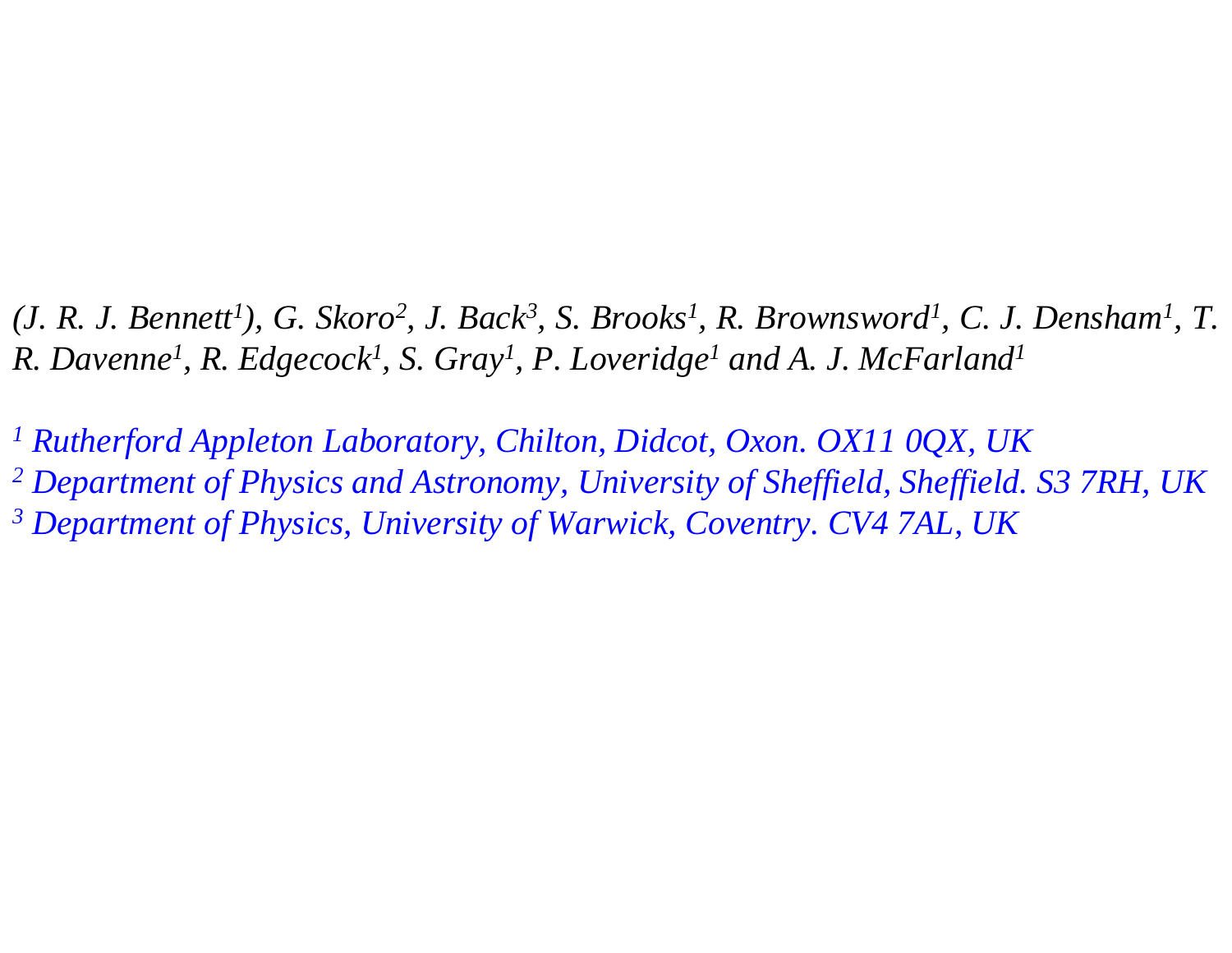## **Outline**

- 1. Reminder of the Solid Target Design and Studies.
- 2. Progress on measuring target lifetime.
- 3. Progress on measuring shock motion using the VISAR.
- 4. Future work.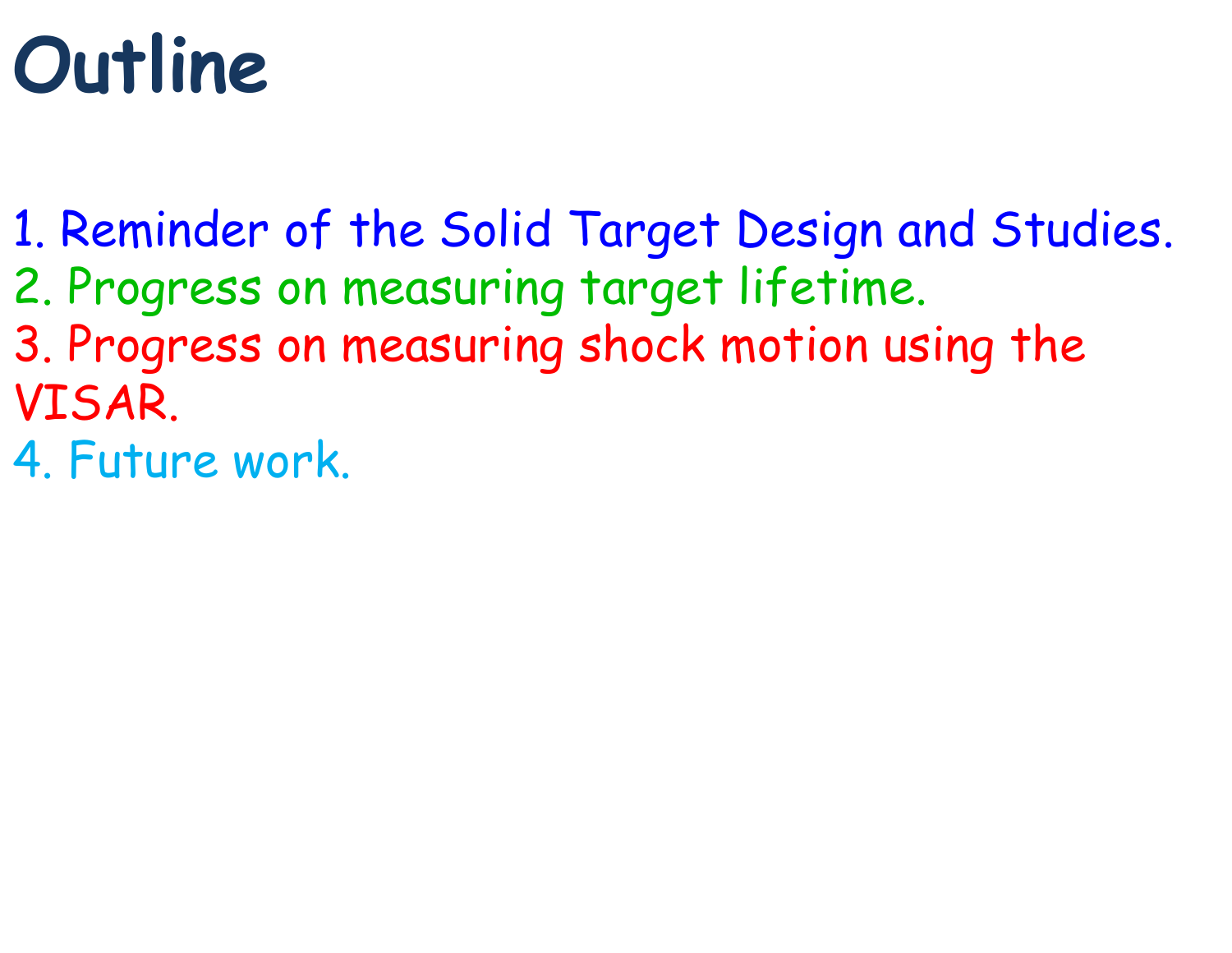#### Solid Target Studies

- 1. The original idea was to have a tantalum toroid rotate through the beam and threading the pion collection/focussing solenoid. The toroid operated at ~1600 K and radiated the heat to the surrounding water cooled walls.
- 2. The main problem was considered to be thermal shock generated by the ns long proton pulses (10 GeV, 4 MW beam).
- 3. Thermal Shock Studies: A) Lifetime Test.

A high current pulse was passed through a 0.5 mm diameter tantalum wire, simulating the stress expected in a full size target. The number of pulses was counted before failure of the wire. Tantalum quickly proved to be too weak and was replaced by tungsten . Great care was needed to align the wire in the support structure to minimise the very large Lorenz magnetic forces. Most failures were probably due to this and to the wire sticking in the sliding free-end support /electrical connection.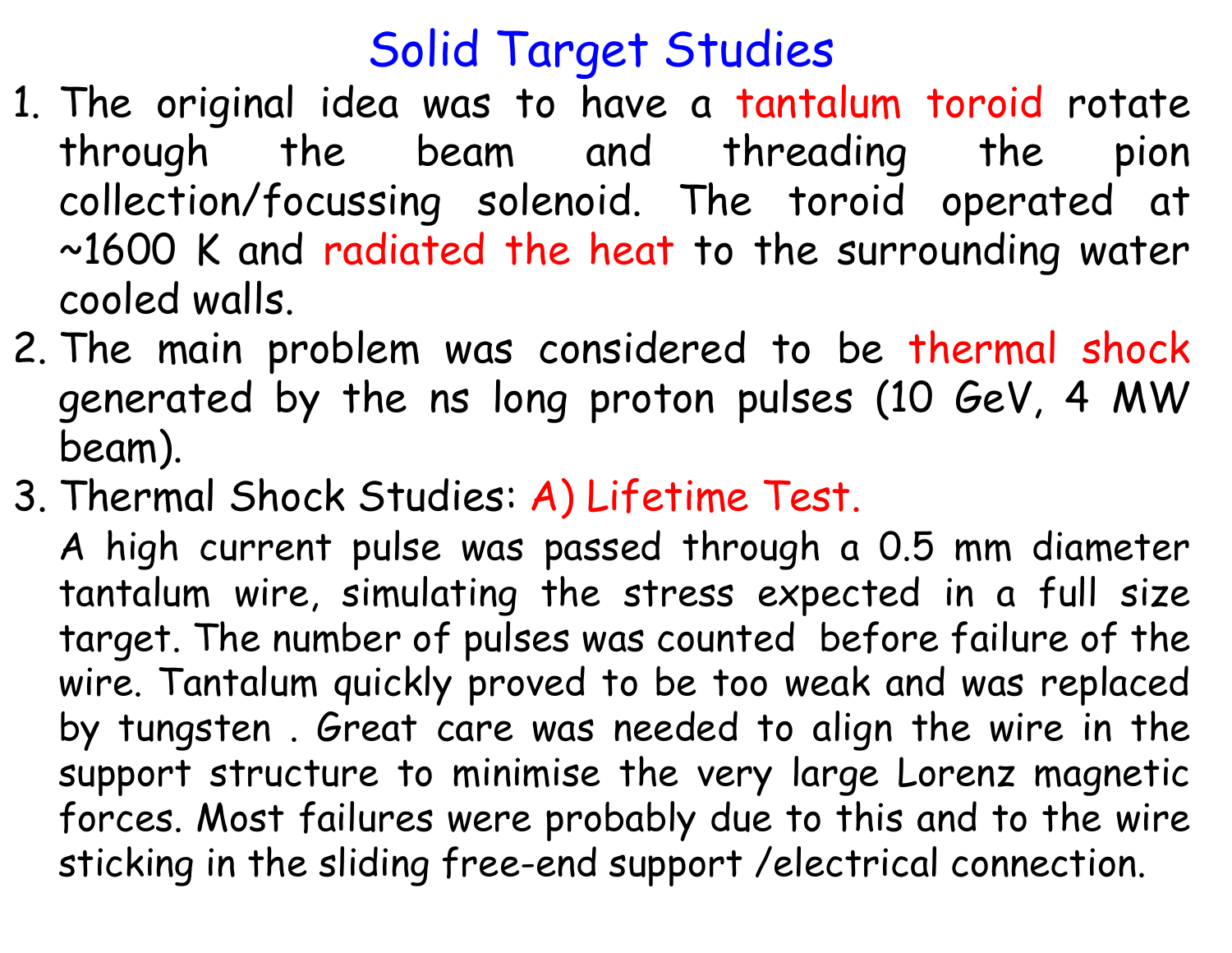It soon became evident in the wire shock tests that thermal shock was not the problem. The wire was not failing from a single or a few shock pulses, but could survive millions of pulses. The problem is not thermal shock but fatigue and creep. Fatigue and creep are not amenable to analysis. It is not possible to predict the number of cycles to failure with any accuracy.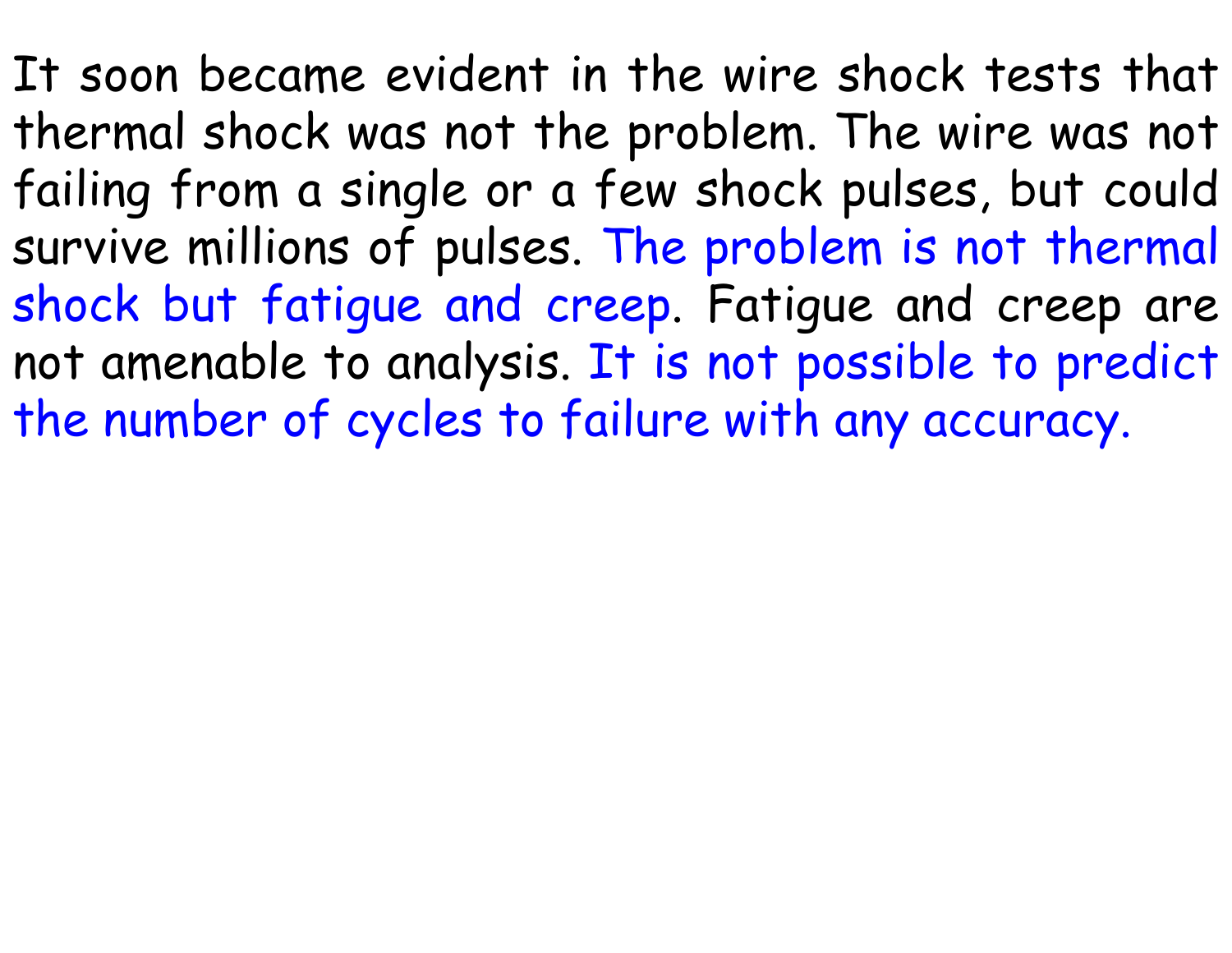#### **Vertical Section through the Wire Test Apparatus**

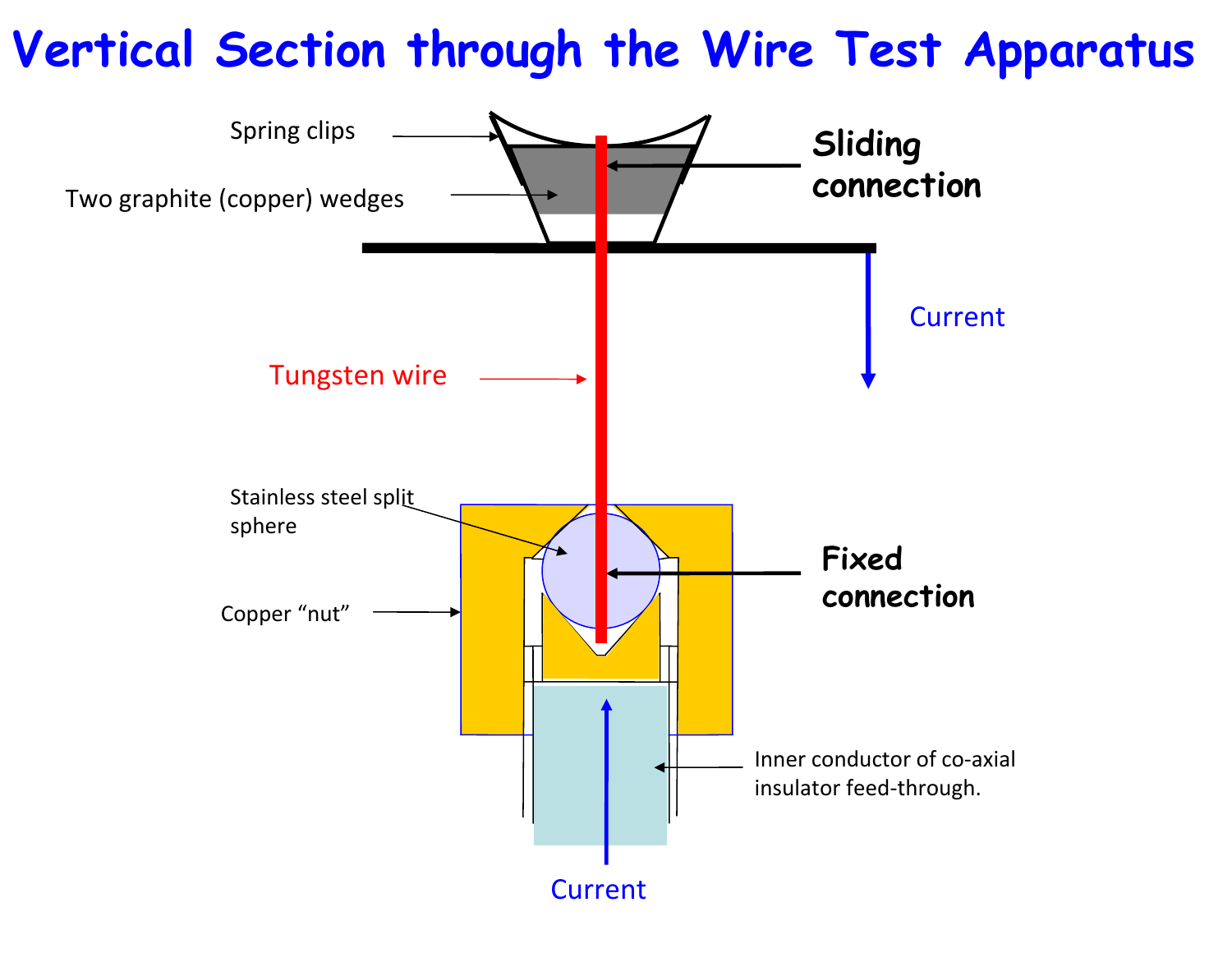

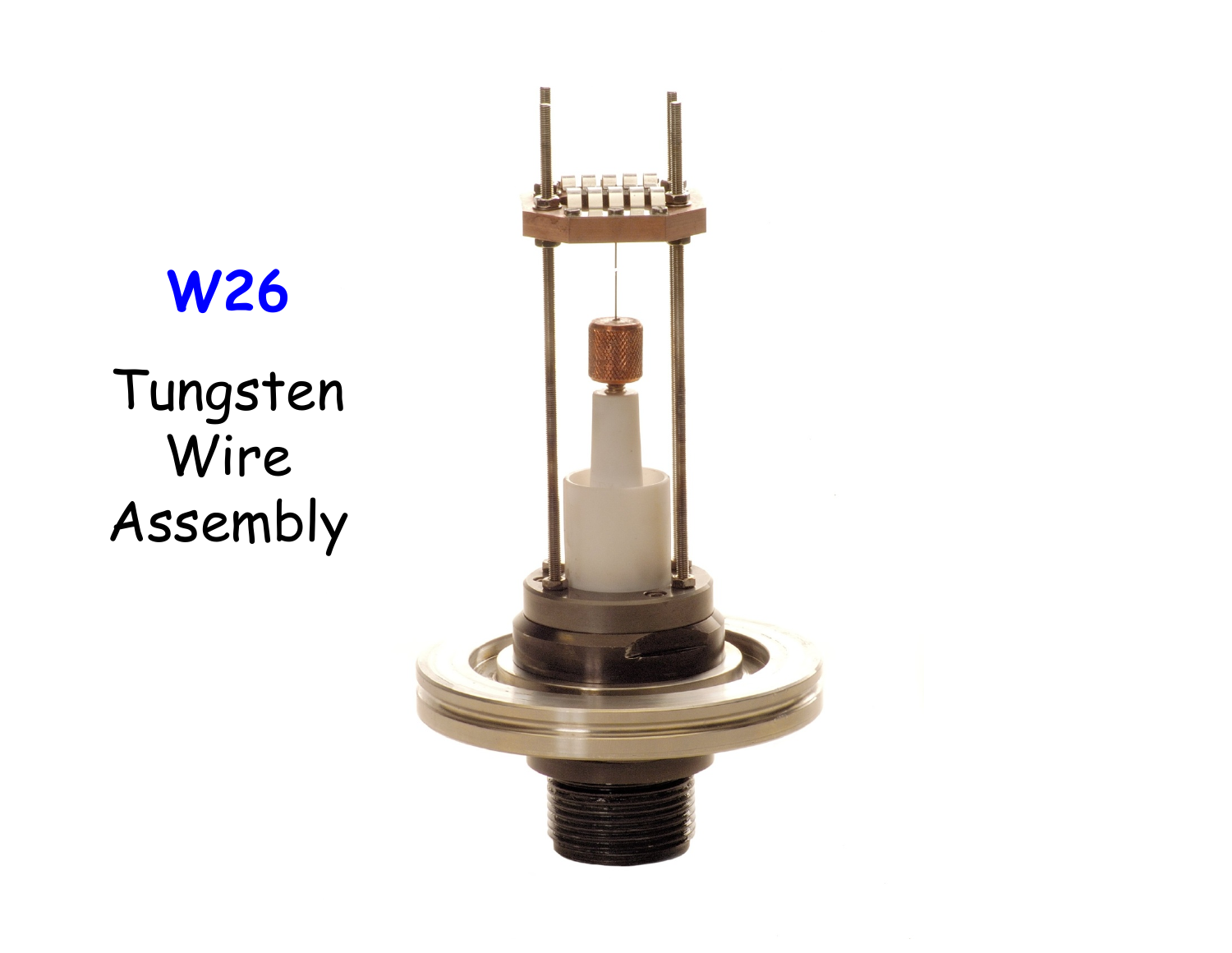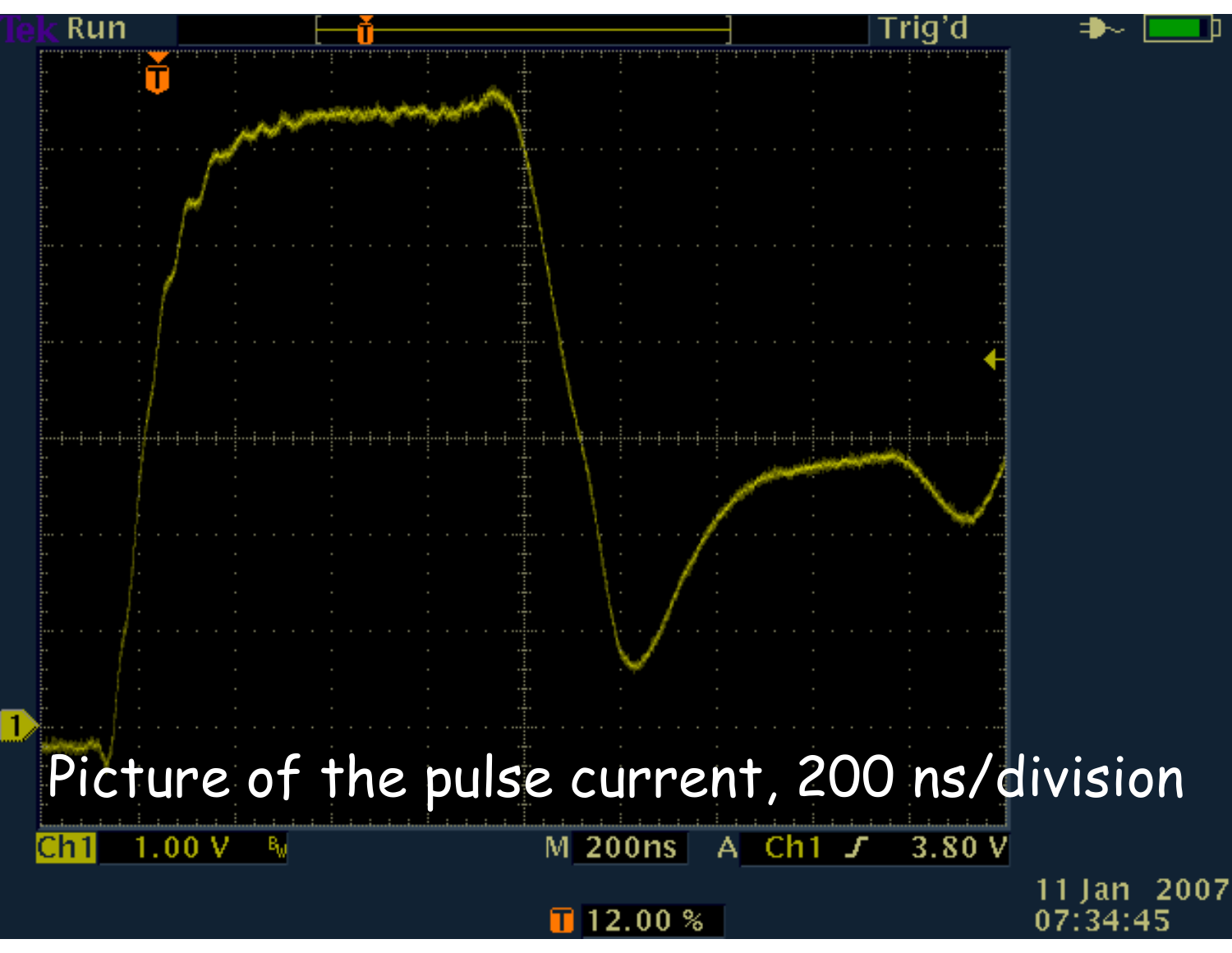#### Some Results: 0.5 mm diameter Tungsten Wires

| Target<br><b>Number</b> | Pulse<br><b>Current</b><br>$\boldsymbol{A}$ | Temp<br><b>Jump</b><br>K. | Peak<br>Temp<br>K | Number of<br>Pulses to<br>Failure   | <b>Comments</b>                                | Equivalent Power,<br>MW, in Target<br><b>Diameter</b> |            |
|-------------------------|---------------------------------------------|---------------------------|-------------------|-------------------------------------|------------------------------------------------|-------------------------------------------------------|------------|
|                         |                                             |                           |                   |                                     |                                                | $2$ cm.                                               | 3 cm       |
| <b>W03</b>              | 4900<br>7200                                | 90<br>200                 | 2000<br>2200      | $>3.4\times10^{6}$<br>16,500        | <b>Broke</b>                                   | 2.3                                                   | 4.8        |
| <b>W08</b>              | 6400                                        | 150                       | 1900              | $>1.6\times10^{6}$                  | Wire stuck to top<br>connection<br>(cu blocks) | 3.9                                                   | 8.4        |
| <b>W09</b>              | 5560<br>5840                                | 120<br>130                | 1900<br>2050      | $4.2 \times 10^{6}$<br>$9x10^6$     | Top connector failed                           | $\overline{3}$<br>3.3                                 | 6.4<br>7.0 |
| <b>W15</b>              | 6400                                        | 180                       | 1950              | $1.3\times10^6$                     | Wire stuck to top<br>connection (cu blocks)    | 3.9                                                   | 8.4        |
| <b>W26</b>              | 6200<br>7520-<br>8000                       | 140<br>~230               | 2000<br>~1800     | 10×10 <sup>6</sup><br>$3\times10^6$ | <b>Broke</b>                                   | 3.6<br>~10                                            | 7.8<br>~12 |
| <b>W28</b>              | 6560                                        | 180                       | 1900              | $26.4 \times 10^{6}$                | <b>Crack appeared</b>                          | 4.1                                                   | 8.8        |
| <b>W30</b>              | 4720                                        | 93                        | 1870              | 54.5×10 <sup>6</sup>                | <b>Broke</b>                                   | 4.6                                                   | 10         |
| <b>W36</b>              | 6480                                        | 150                       | 600               | $113.2\times10^{6}$                 | Not Broken                                     | 4.0                                                   | 8.6        |

"Equivalent Target": This shows the equivalent beam power (MW) and target radius (cm) in <sup>a</sup> real target for the same stress in the test wire. Assumes a parabolic beam distribution and 3 micro‐pulses per macro‐pulse of 20 micro‐s.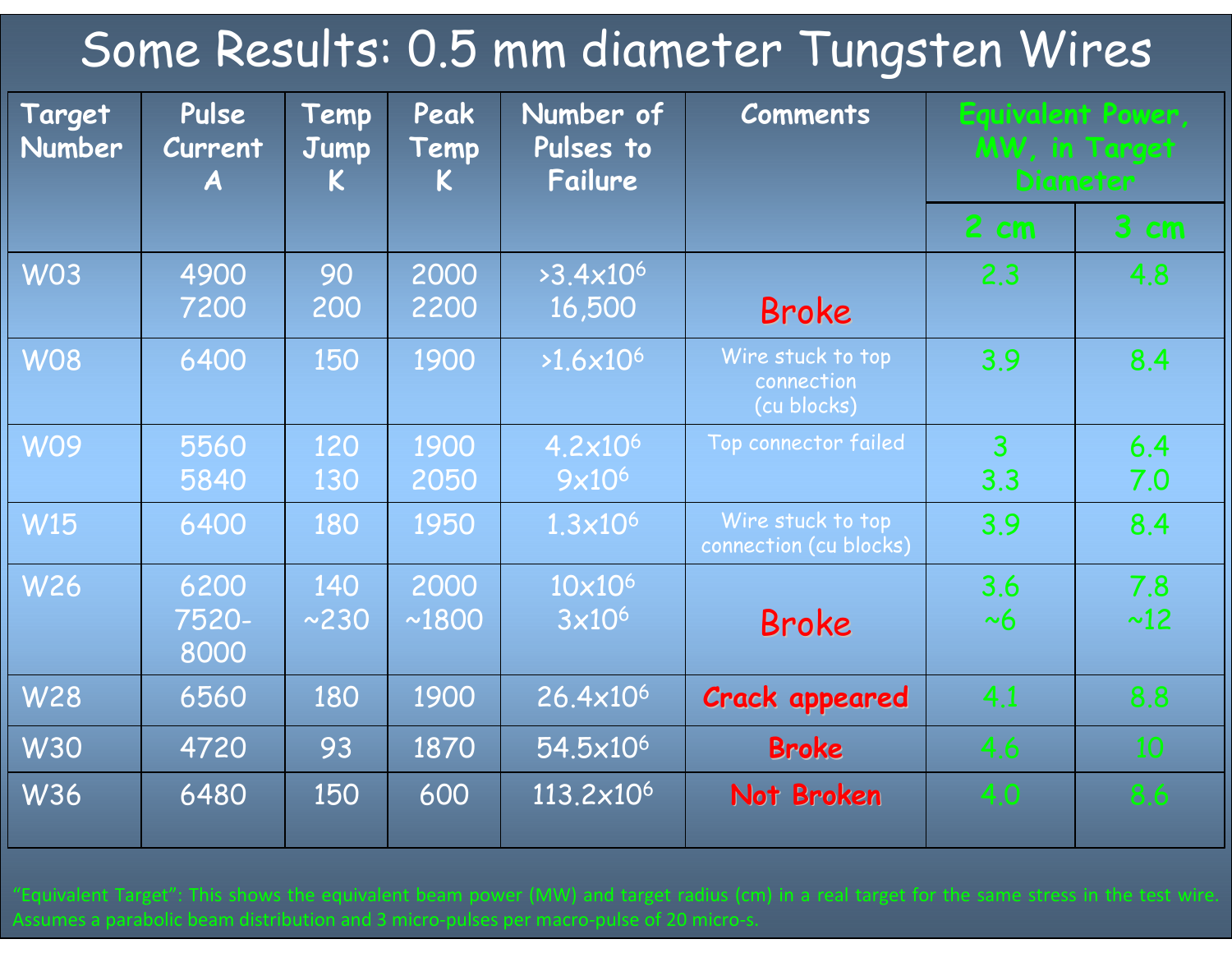### **Conclusions**

**I believe that the viability of solid tungsten targets at high-temperature for a long life (~10 years) has been demonstrated with respect to thermal shock and fatigue and will not suffer undue radiation damage.**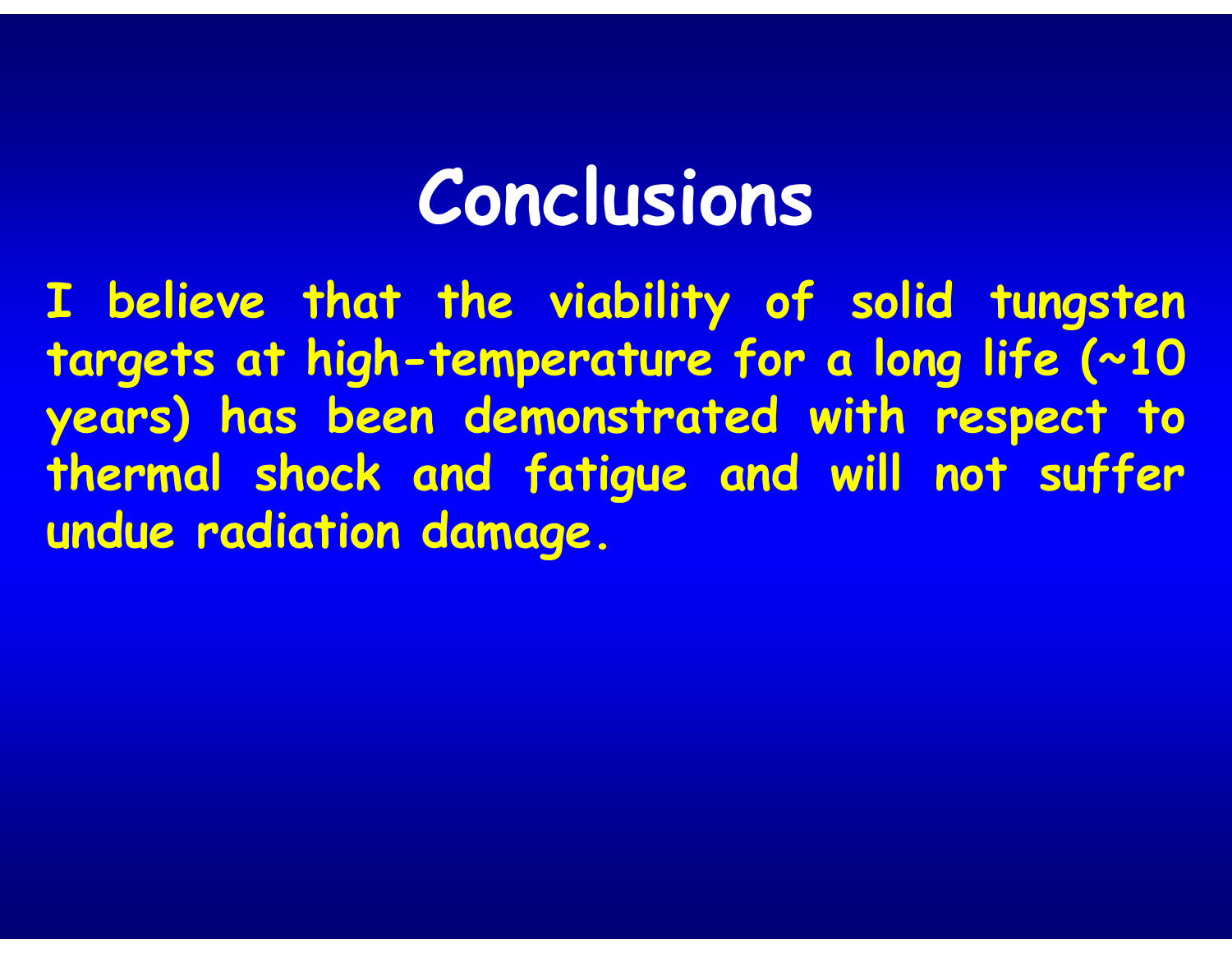3. Thermal Shock Studies: B) Measure Surface Motion and deduce the constitutive equations of state at high temperature under shock conditions.

Currently a  $VISAR*$  is being used to measure the surface accelerations/velocities. We started by trying to measure the radial vibrations of the wire but once I understood how the VISAR worked it was clear that the expected signal would be in the noise. I am now setting up to measure the vibrations of the "free" end of the wire. This gives larger signals and should enable us to get results - when the power supply has been refurbished.

\*Velocity Interferometer System for Any Reflector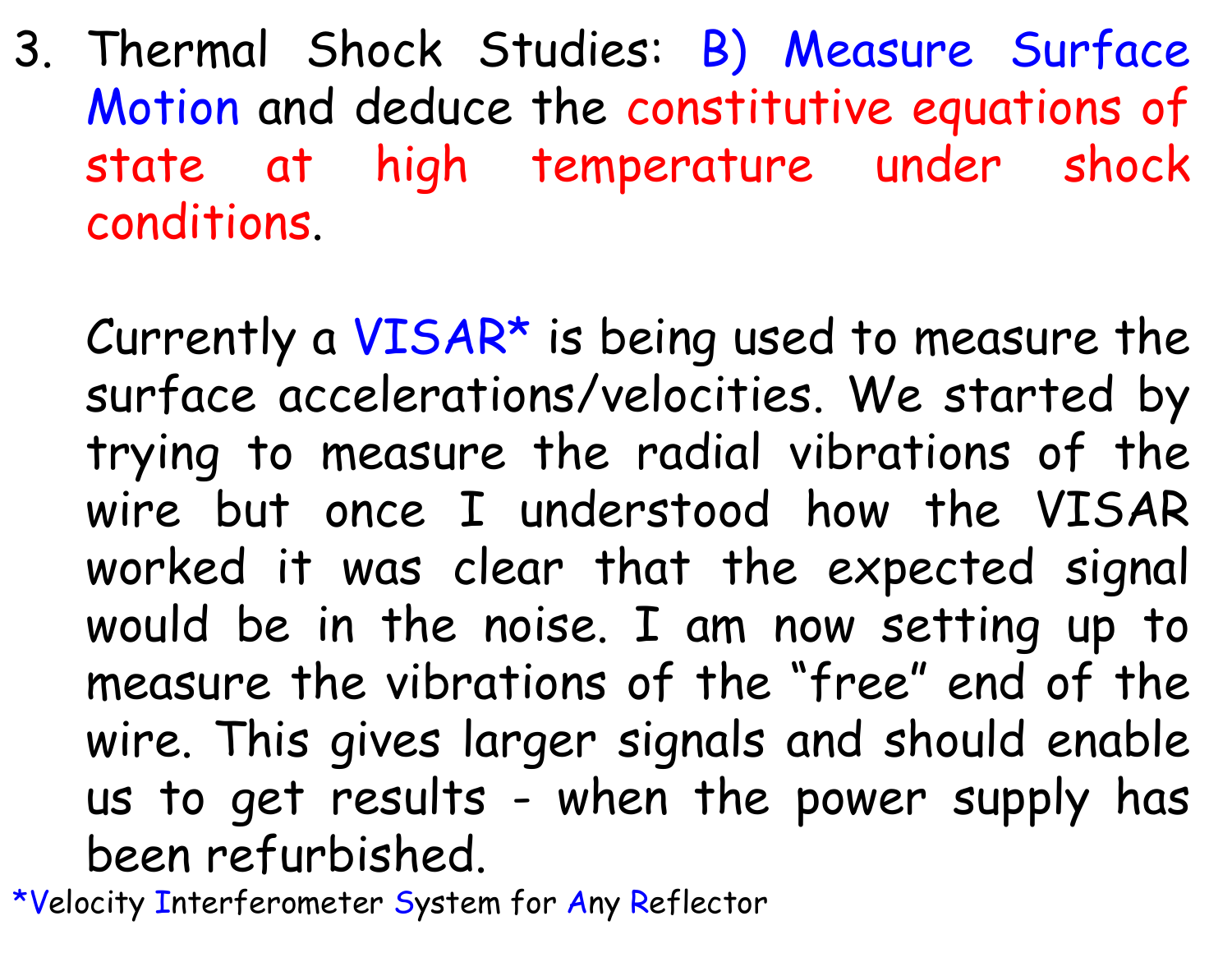

VISAR signals from the radial motion of a 0.5 mm diameter tungsten wire. (Calculated for simple sinusoidal oscillation of surface.) Signals in the noise.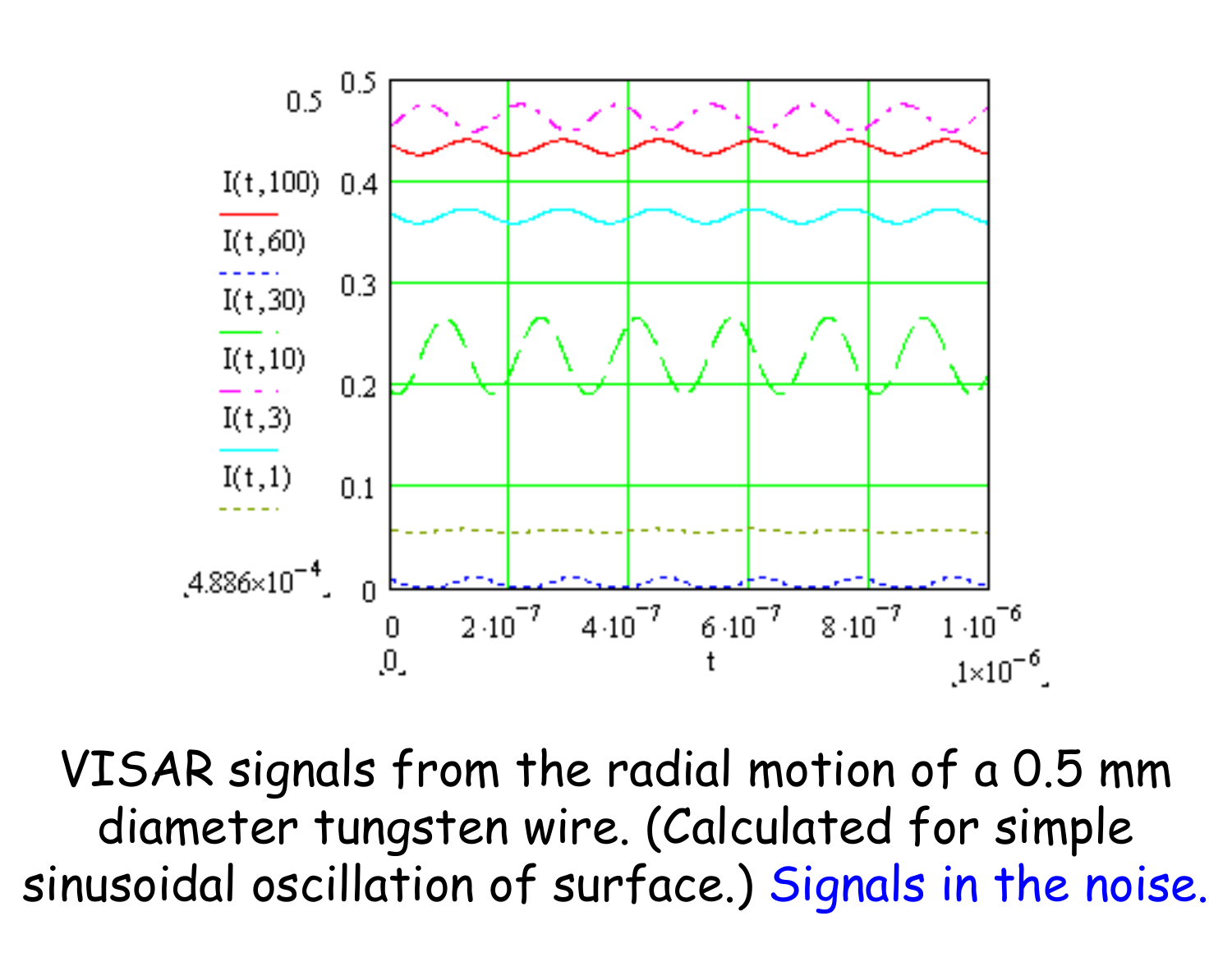#### Looking at the end of the wire will have other advantages:

- a)Measuring the radial motions with the VISAR, it was not possible to have successive current pulse close together and hence to have the wire hot (~1800 K) because the wire bent and the laser (VISAR) was no longer aligned on the wire. Hence we could only carry out measurements at ~room temperature.
- b)Measuring the axial motion, the "free end of the wire is well located (except axially) so heating the wire with successive pulses should not be a problem. Hence, we can make VISAR measurements from room temperature to  $(-1800 \text{ K})$ .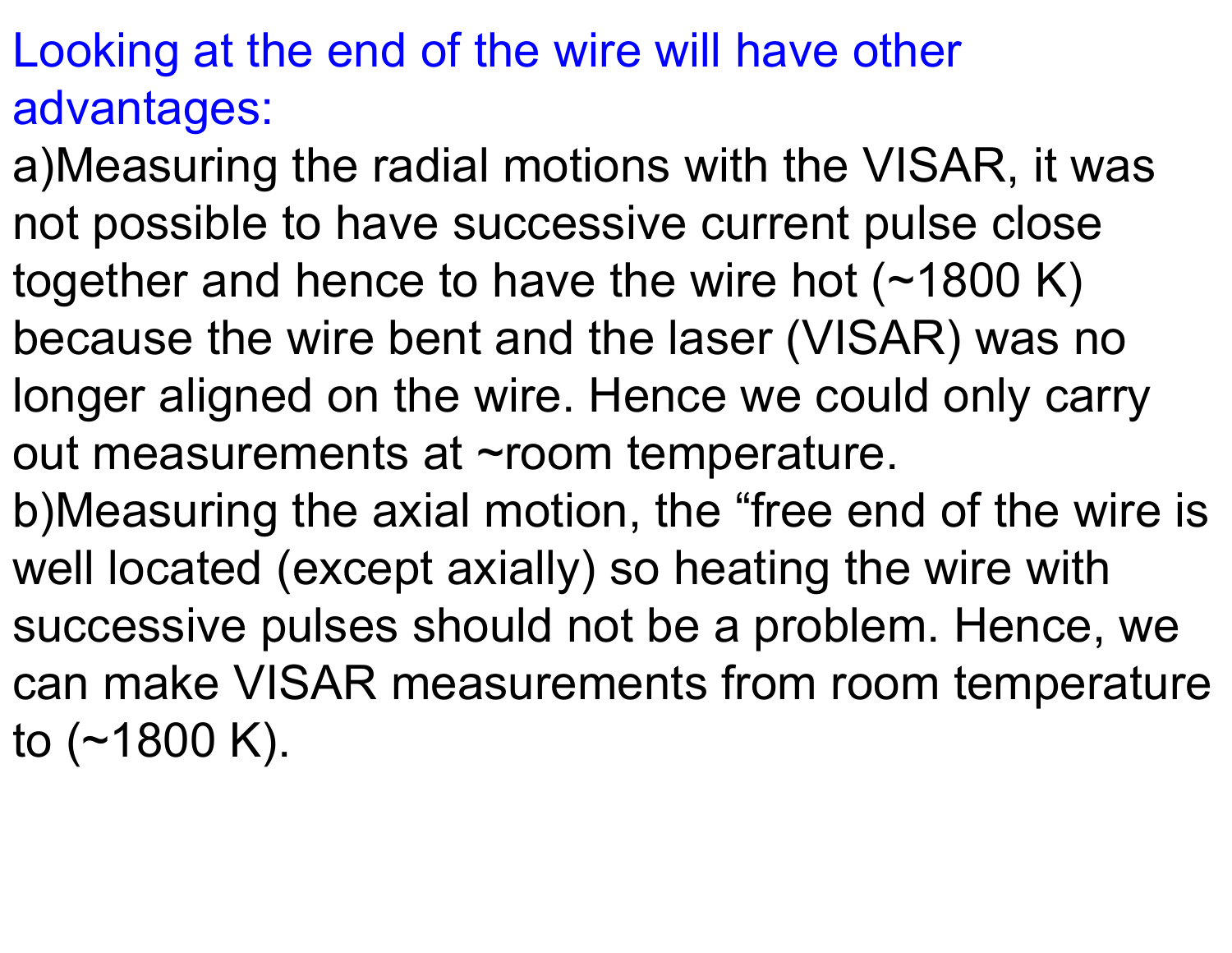**Goran Skoro** Measuring the free end of a 0.5 mm diameter tungsten wire. 6000 A pulse. 300 K 1500 K

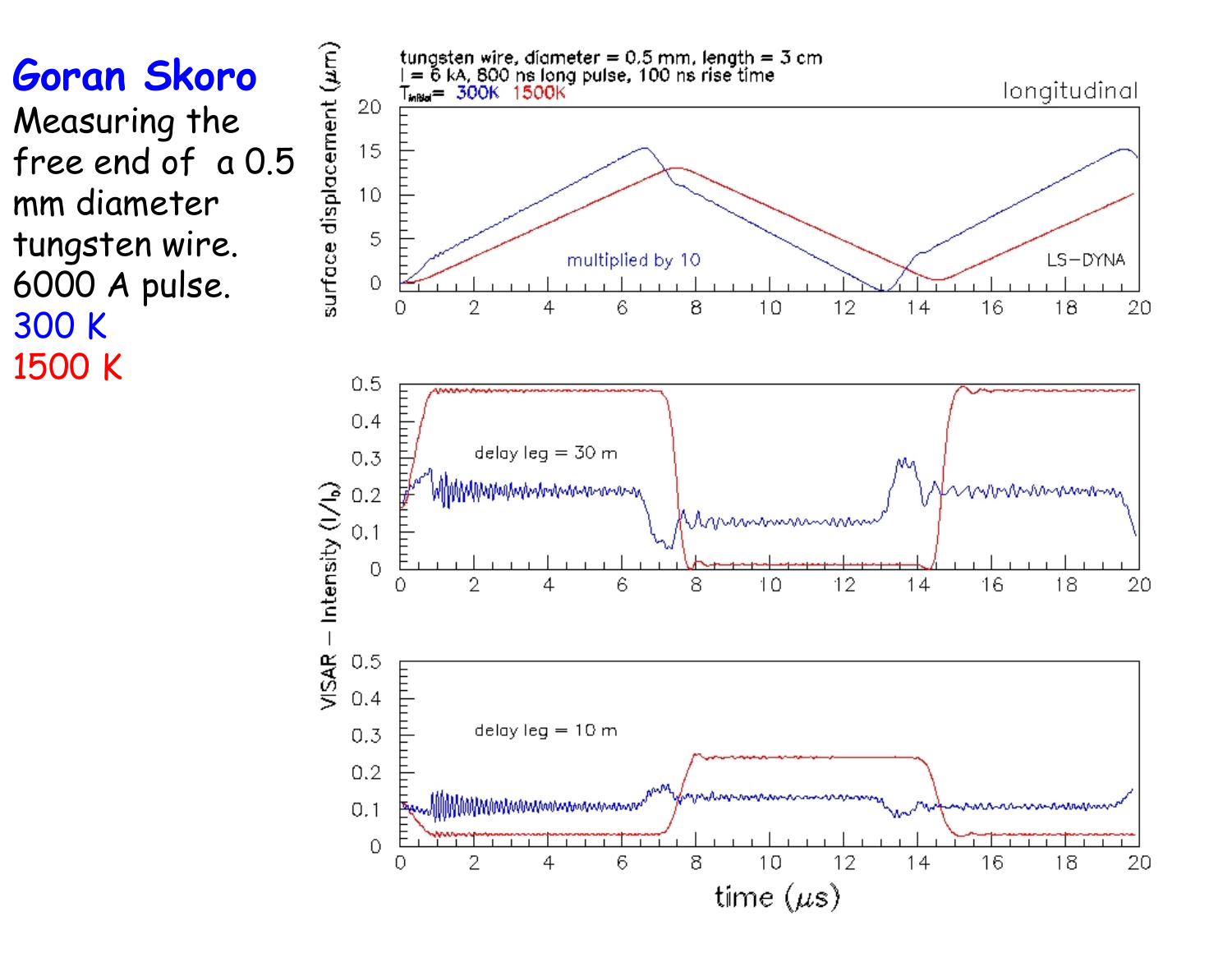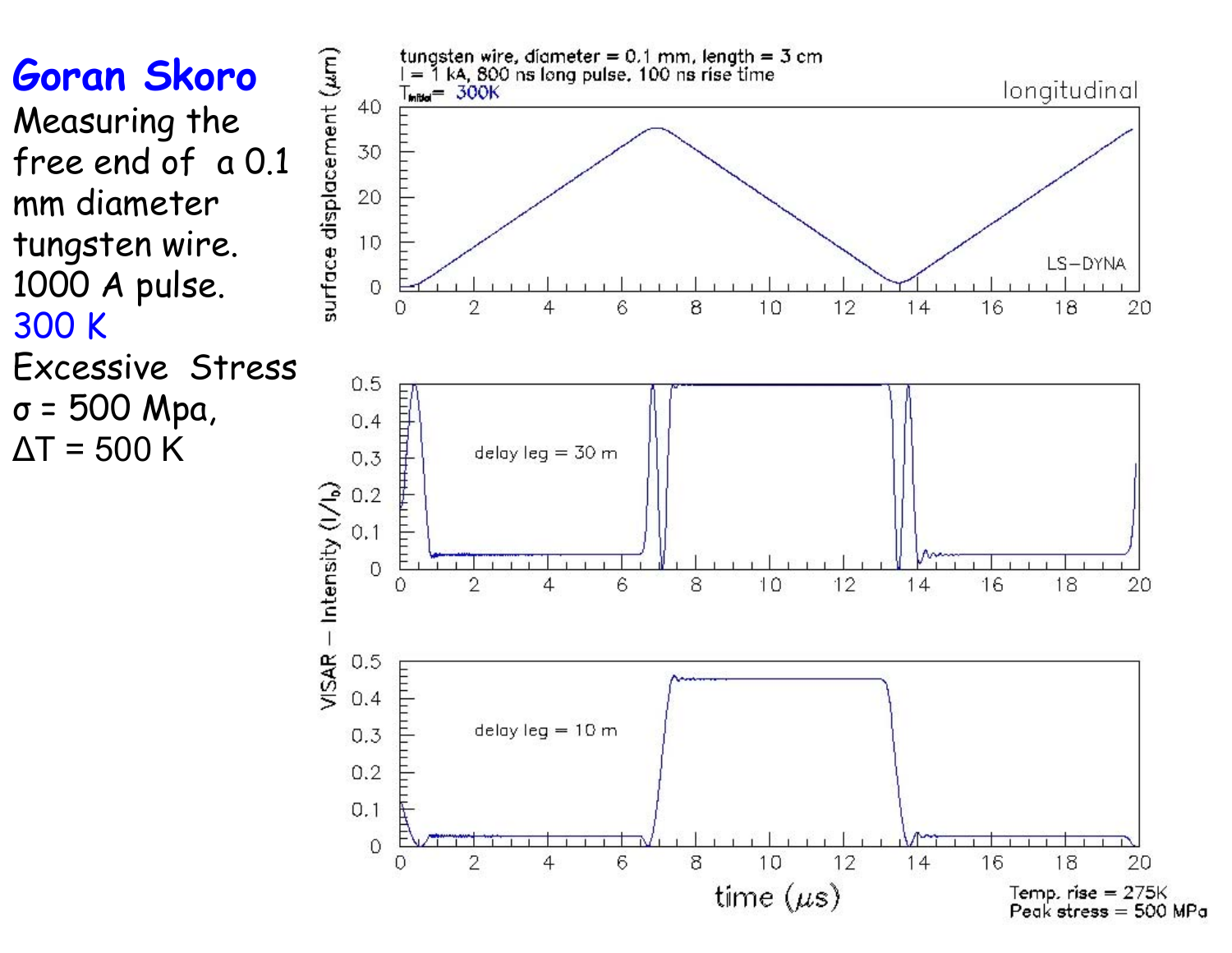The present power supply has a 100 ns rise time and 800 ns flat top. Ideally we would like a faster shorter pulse to generate the shock. A prototype capacitor/spark gap power supply has been built and tested to give shorter pulses – 20-30 ns rise and 30-40 ns fall, no flat top, peak current 20-40 kA.

Measuring the end motion of the wire and using this capacitor power supply and the original psu will enable us to obtain good VISAR signals for wire temperatures from 300 to 1800 K and simulate the stresses to be found in the target.

**Calculations using LS-DYNA by Goran Skoro to simulate the shock stress and motions in the target and wire. Also simulating the VISAR si gnals.**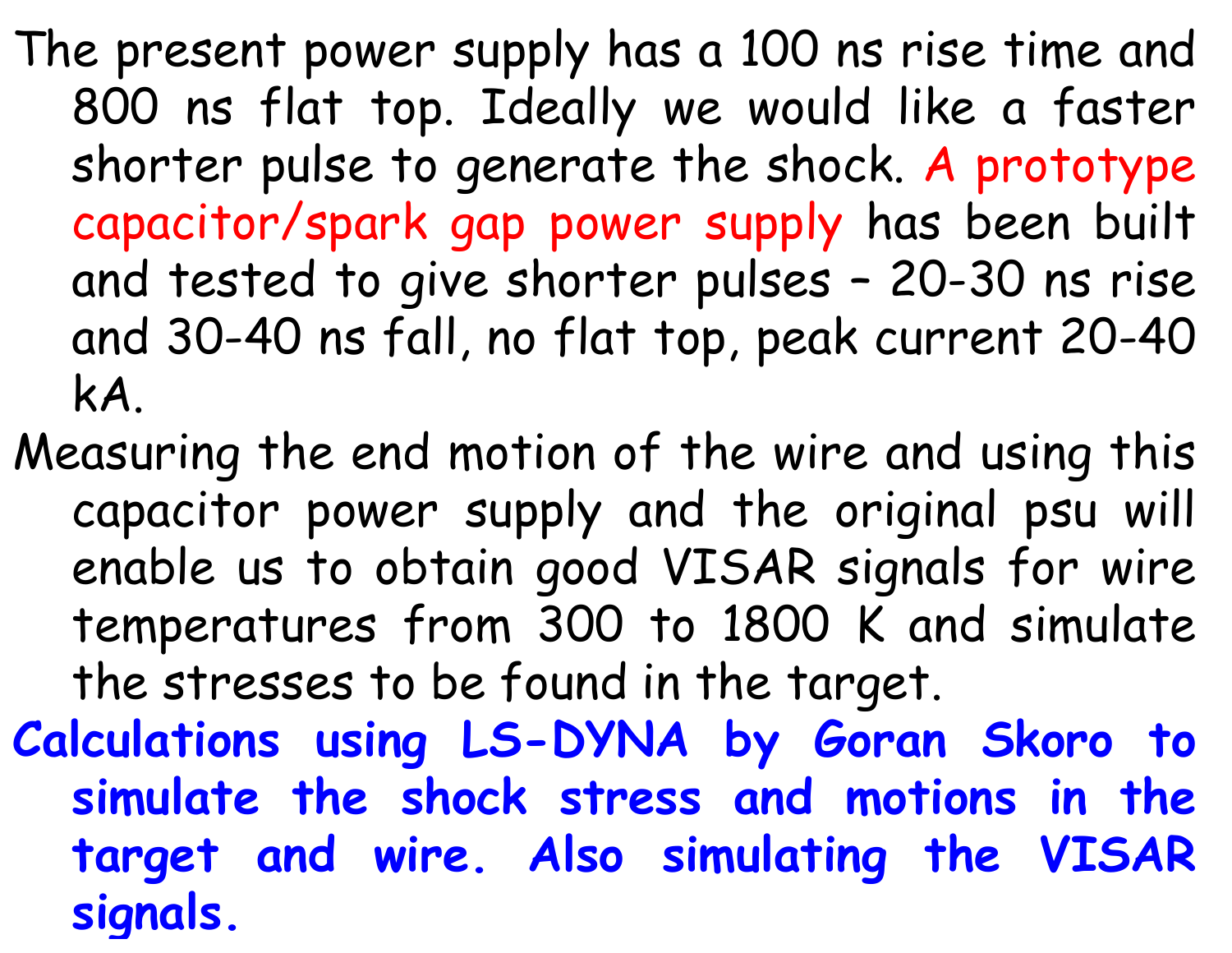

Current pulse from prototype Capacitor/Spark Gap PSU